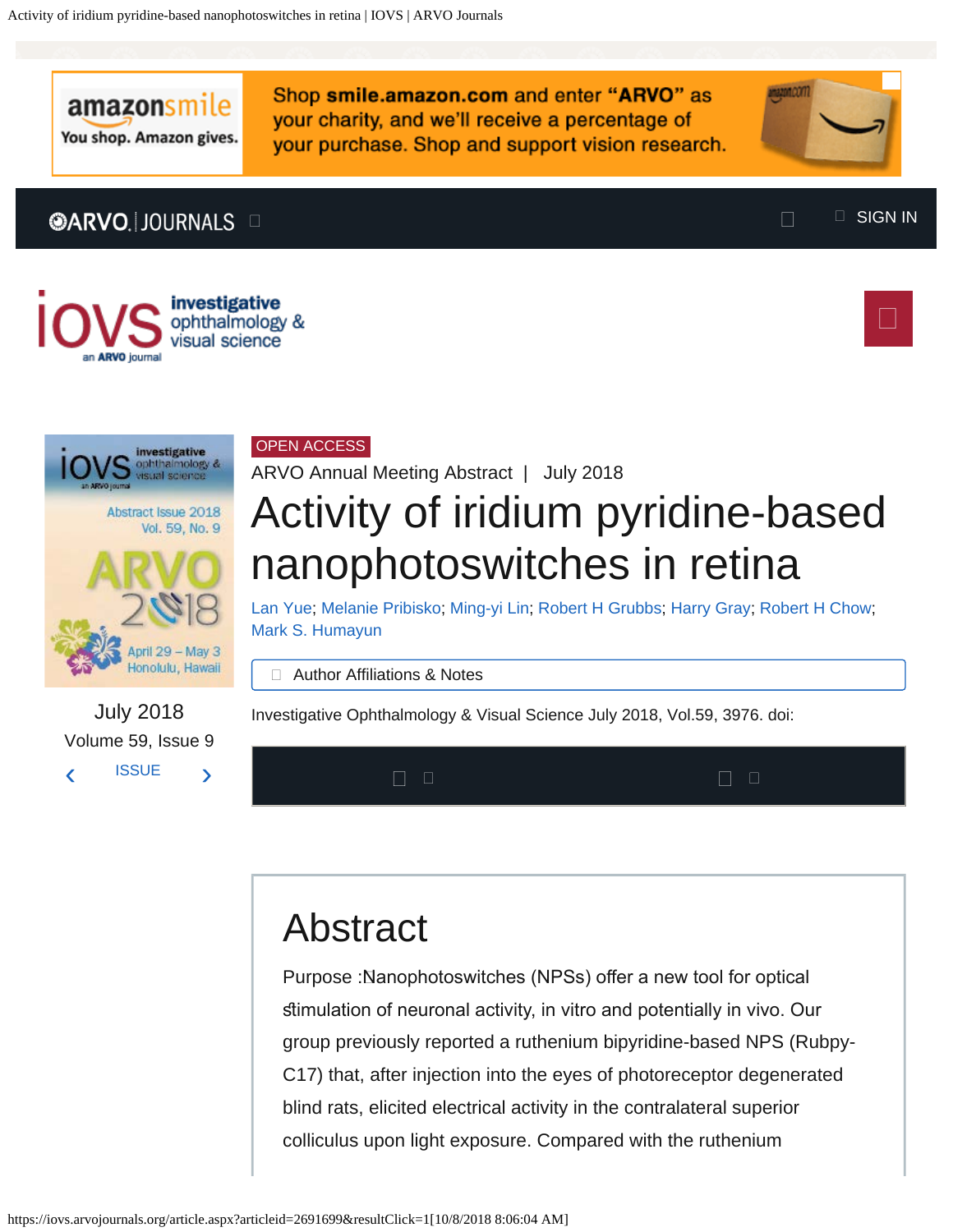complexes, the family of iridium complexes has been more widely used in clinics, owing to its biosafety profle. We have thus synthesized and tested Irbpy-C17, an analog of Rubpy-C17 with the ruthenium core replaced by iridium.

Methods : Rubpy molecules can be visualized by their luminescence upon visible wavelength illumination. To examine membrane incorporation, fuorescence imaging of HEK cells was obtained after incubation with Irbpy-C17. Activity of Irbpy-C17 was studied by MEA recording from wholemount retina after intravitreal injection. The test molecules were administered into the vitreous of blind RCS rats at the concentration of 200 µM. Animals were kept in dark after injection until the surgical dissection of retina. Acutely isolated retina was mounted on the MEA with the ganglion cell layer facing down to capture the spiking activity in response to light stimuli.

Results : Irbpy-C17 exhibited good membrane incorporation similar to that of Rubpy-C17. Interesingly, despite that Irbpy-C17 elicited minimal light response initially, subsequent application of synaptic blocker cocktail that pharmacologically isolated RGCs substantially enhanced the light activation of RGCs  $(1.8 \pm 0.3 \text{ fold increase in spike frequency}).$ In comparison with the 3-hour incubation between injection and dissection, prolonged 24-hour incubation led to a more pronounced 2.5 ± 0.5 fold increase in spike frequency.

Conclusions :Our data suggest that Irbpy-C17 may act on multiple components of the retinal neural circuitry that could suppress its direct action on RGCs via synaptic transmission. These molecules intravitreally administered remain stable and active in the ocular environment up to at least one day post injection. These data will prompt us to further study the iridium complexes in parallel with the ruthenium counterparts, particularly for the underlying mechanism of their diferential behavior. The NPSs obviates the need for gene manipulation or toxic UV illumination, highlighting its potential in generating high-acuity prosthetic vision in the blind.